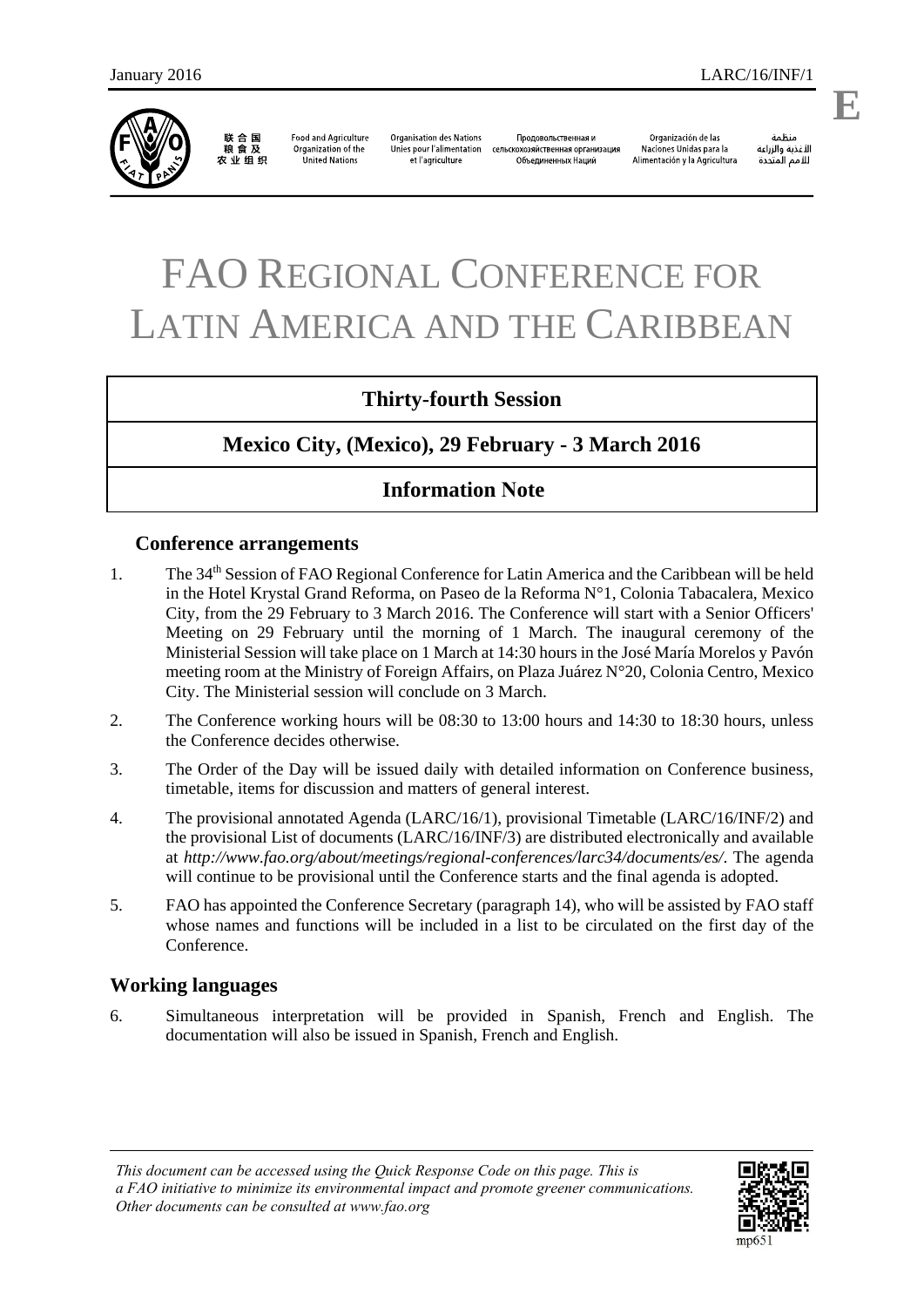#### **Press liaison and information**

- 7. During the Conference, the FAO Information Officer, together with the counterpart Officer appointed by the Government of Mexico, will liaise with the press and handle matters for public information.
- 8. Journalists can be accredited by using the registration button on the Regional Conference website *http://www.fao.org/about/meetings/larc34/es* or by reporting to the press office set up in the Gran Insurgentes meeting room, presenting endorsement of the media they represent.

#### **Documentation**

- 9. The working documents will be available before the start of the Conference at *http://www.fao.org/about/meetings/regional-conferences/larc34/documents/es/.* As the Regional Conference wishes to be environmentally responsible, participants are asked to bring the documents in electronic format, although a limited number of printed copies will be made available upon request. A USB memory stick with the documents will be provided at the time of registration *in situ*. Participants are therefore advised to bring their laptops so that they can access the documents electronically, thus reducing the need for printed copies. The meeting rooms will have free wi-fi access.
- 10. Documents produced during the Conference will be made available to participants at the documents distribution desk located in the Salón Reforma lobby where correspondence and messages will also be distributed, and where participants can request general information.

#### **Draft recommendations**

- 11. Delegates wishing to submit draft recommendations or other documents that require the adoption of a decision by the Conference should deliver the Spanish, French or English text in advance to the Conference Secretariat.
- 12. Participants wishing to distribute other texts relating to the agenda of the Regional Conference are requested to deliver copies in Spanish, French and English to the Secretariat.
- 13. In order to facilitate the work of the Secretariat and ensure accuracy of interpretation, it is recommended that intended observations or statements be sent in advance to *RLC-Conferencia@fao.org.* Delegates are also requested to provide accurate transcripts of their interventions to facilitate the work of the media.

#### **Correspondence**

14. All correspondence relating to the Regional Conference should be addressed to the Conference Secretary at the following address:

#### **Conference secretary**

Mr Tito Díaz 34<sup>th</sup> Session of FAO Regional Conference for Latin America and the Caribbean FAO Regional Office for Latin America and the Caribbean Santiago, Chile E-mail: RLC-Conferencia@fao.org Fax: (56-2) 2923-2001 /02 Tel: (56-2) 2923-2309

15. Delegates and observers will have access to information on travel and tourism at the Regional Conference site. Computers with wi-fi access and Internet will also be available.

# **Entry formalities in Mexico**

16. Participating delegations should contact the Embassy or Consulate of Mexico to enquire about entry requirements, please see *http://www.inm.gob.mx/index.php/page/Paises\_Visa*. The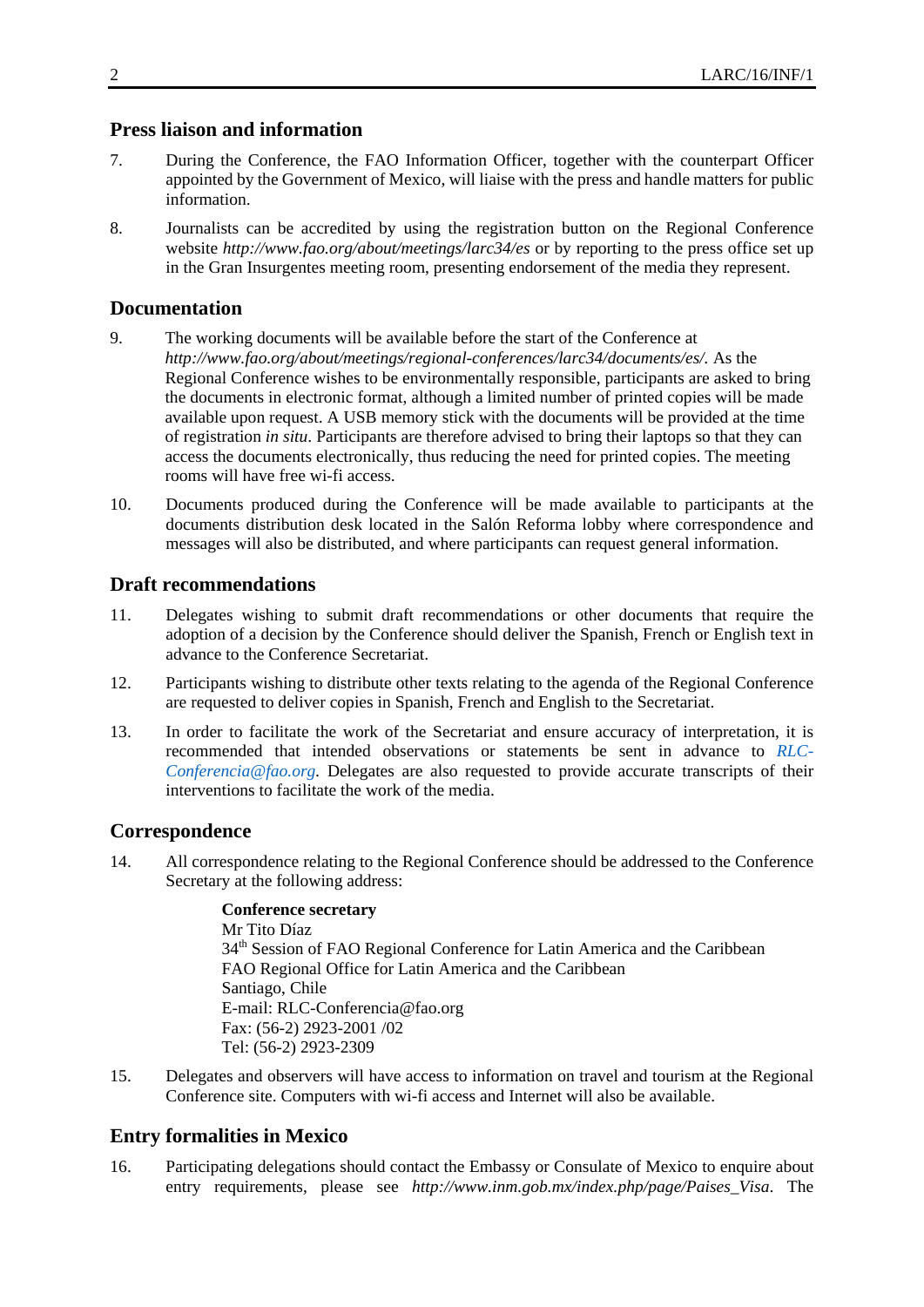diplomatic or consulate missions will inform those requiring visas, whether holders of ordinary, official, service or diplomatic passports, of the formalities for obtaining a visa.

- 17. Although there are no vaccination requirements for international travellers, please consult the embassy or consulate on requesting your visa.
- 18. Participants are requested to state on their registration forms that can be found on the Regional Conference website *http://www.fao.org/about/meetings/larc34/es,* the airline, flight number with arrival date and time into the country, hotel reservation and whether local transport will be required, among other information. Participants are advised to place distinctive markings on their baggage to facilitate identification and avoid difficulties on arrival at the airport.
- 19. Computers will be available in the delegates' lounge to confirm the date and time of return flights. They can also contact the travel desk that will be located in the Salón Reforma lobby.

#### **Foreign Exchange and banking services**

20. The Mexican currency is the Peso, which can be used to pay for all transactions in the country; international credit cards are preferred in tourist establishments and other commercial or public service locations, neither notes nor cheques are accepted in hotels, only credit cards. If your debit card is for international use and the automated teller machine displays the logo on your card, such as Visa, Cirrus or Plus, you will have no problem in withdrawing cash.

#### **First Aid**

21. First aid will be available during meetings at the Hotel Krystal Grand Reforma.

#### **Registration**

- 22. Participants are requested to enter their data through the link on the Regional Conference website *http://www.fao.org/about/meetings/larc34/es*. Identification badges will be issued in the Salón Reforma lobby of the Hotel Krystal on Sunday 28 February from 15:00 to 17:00 hours and Monday 29 of February from 08:00 hours. **Only participants duly accredited by official letter will receive identification badges**, allowing them access to the Conference meeting rooms. All participants are requested to report to the registration area as soon as possible to receive their badges.
- 23. In the event of difficulties in accessing online registration, participants are requested to complete the form provided at the end of this document and to send it to the address indicated in paragraph 14.
- 24. A provisional list of participants will be circulated during the second day of the Regional Conference, which will subsequently be revised, if necessary. Any correction or addition to the list should be notified to the Conference Secretariat.

#### **Accreditation**

25. Delegates are reminded that they will need to present **duly authorized credentials** to certify their status as a representative of their country or institution to the Conference.

#### **Meals**

26. The Hotel Krystal Grand Reforma offers a buffet and a la carte lunch on its premises. Other options are available in the vicinity at an average cost of USD 20.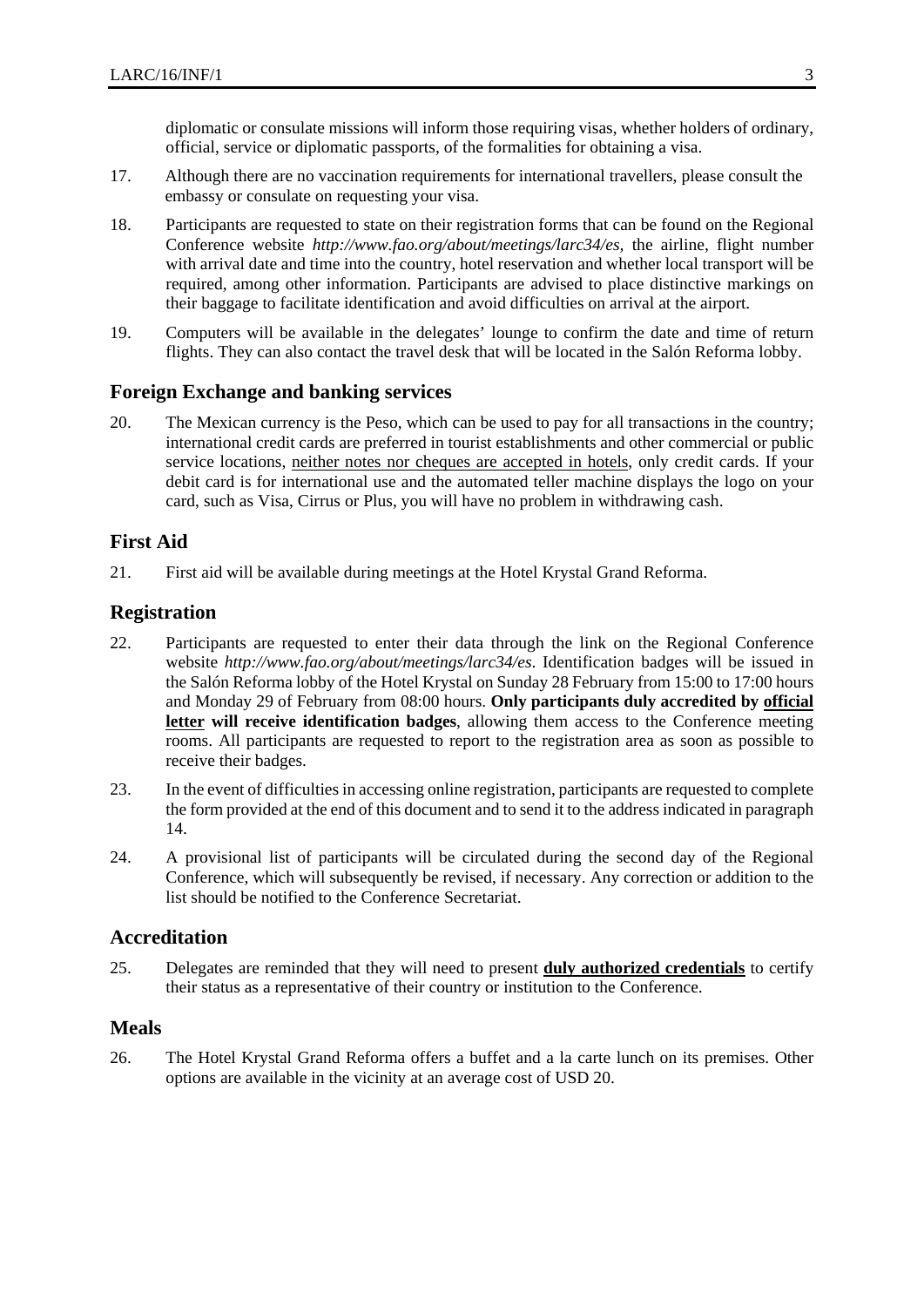### **Receptions**

- 27. Delegates wishing to host receptions are requested to inform the Conference Secretariat as soon as possible after their arrival, so that a programme of receptions can be drawn up. Formal dress is required at the Inaugural Ceremony.
- 28. An evening reception offered by the Host Government is scheduled for Wednesday 2 March.

# **Climate**

29. At the end of February and beginning of March the temperature in Mexico City fluctuates between 7 °C and 22 °C (44 °F and 72 °F) with probable showers.

# **Electricity**

30. The electric current in Mexico City is 110 volts/60 Hz. Electrical sockets are for A-type plugs with two flat pins and B-type plugs with two flat pins and a third cylindrical earth pin.

#### **Local transport**

- 31. Participants will be provided with airport/hotel/airport transport that will operate according to the information entered on flight arrival/departure and hotel reservation given on the online registration form.
- 32. The recommended hotels are all located within seven to ten minutes' walking distance of each other.

#### **Map of hotels and conference centre**

*https://www.google.com/maps/d/edit?mid=zc2evoWxMGEA.kQUOU7prcOU8&usp=sharing* 

#### **Hotel accommodation**

33. The following hotels are located close to the meeting rooms, where the Regional Conference will be held (Hotel Krystal Grand Reforma). Once you have made your reservation please complete your reservation form with this information, *http://www.fao.org/about/meetings/larc34/es*.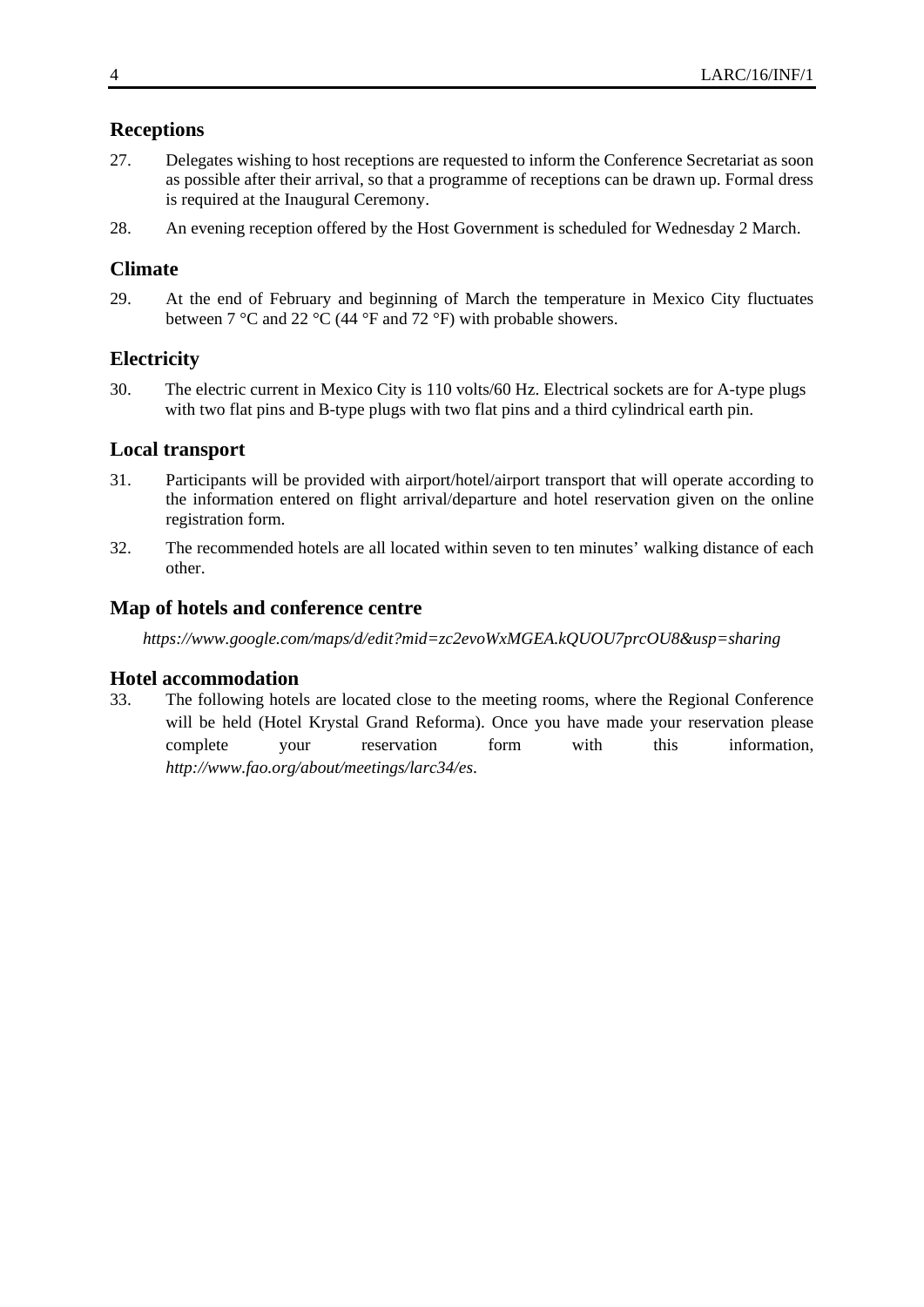| <b>Hotel</b>                                                                                                                                                                                                              | <b>Reservations</b>                                                                                                                                                              | <b>Rates</b>                                                                                                                           |
|---------------------------------------------------------------------------------------------------------------------------------------------------------------------------------------------------------------------------|----------------------------------------------------------------------------------------------------------------------------------------------------------------------------------|----------------------------------------------------------------------------------------------------------------------------------------|
| Krystal Grand Reforma<br>Paseo de la Reforma No. 1, Col.<br>Tabacalera, México D.F.<br>$+525550631000$<br>http://www.krystal-<br>hotels.com/mexico                                                                        | Go to:<br>https://bookings.ihotelier.co<br>m/bookings.jsp?hotelID=964<br>42&userType=GRP<br>In the Group Code box<br>enter FAO CONFERENCE                                        | Standard single USD 155<br>Standard double USD 179<br>Altitude sgl/dbl USD 204<br>Junior suite USD 262<br>includes breakfast and taxes |
| Hotel Hilton Mexico City<br>Reforma<br>Av. Juárez 70, Cuauhtémoc,<br>Centro, México DF<br>+52 55 5130 5300<br>http://www3.hilton.com/en/hotels/<br>distrito-federal/hilton-mexico-<br>city-reforma-<br>MEXRFHH/index.html | Go to:<br>http://www.hilton.com/en/hi/<br>groups/personalized/M/MEX<br>RFHH-GRCFAO-<br>20160228/index.jhtml?WT.m<br>$c_id = POG$<br>Group Name: FAO-LARC34<br>Group Code: GRCFAO | Rates deadline 15 Feb<br>Sgl/dbl room USD 198.25<br>includes breakfast and tips,<br>does not include taxes                             |
| Fiesta Inn Centro Histórico<br>Av. Juárez 76, Col. Centro,<br>México D.F.<br>+52 55 51302900<br>http://www.fiestainn.com/es/web/f<br>iesta-inn-centro-historico-ciudad-<br>de-mexico                                      | Go to:<br>http://www.fiestainn.com/<br>In the "Promo Code" box<br>enter G13BOM@ALA<br>Tel. Reservations +52 555<br>53266900                                                      | Standard sgl room MXN<br>1752.10<br>Standard dbl room MXN 995.85<br>includes breakfast, tips and<br>taxes                              |
| Hotel One Centro Histórico<br>Av. Juárez 88, Cuauhtémoc,<br>Centro, México DF<br>+52 55 51300030<br>http://www.onehotels.com/es/web<br>/one-ciudad-de-mexico-alameda                                                      | Go to:<br>http://www.onehotels.com/es<br>/home<br>In the "Promo Code"<br>box enter G13BMP@OAL<br>Tel. Reservations +52 555<br>53266900                                           | Standard sgl room MXN 948.20<br>Standard dbl room MXN 545.50<br>includes breakfast, tips and<br>taxes                                  |
| Hotel Casa Blanca Ciudad de<br>México<br>Calle Lafragua 7, Cuauhtemoc,<br>Tabacalera, México, D.F.<br>+52 55 50964500<br>http://www.hotel-<br>casablanca.com.mx/                                                          | For the attention of: Mónica<br>Falcón<br>E-mail:<br>ventas2@hotel-<br>casablanca.com.mx<br>Quote code LAFAO                                                                     | Single room MXN 1249.50<br>Double room MXN 1428<br>Triple room MXN 1904<br>includes breakfast and taxes                                |